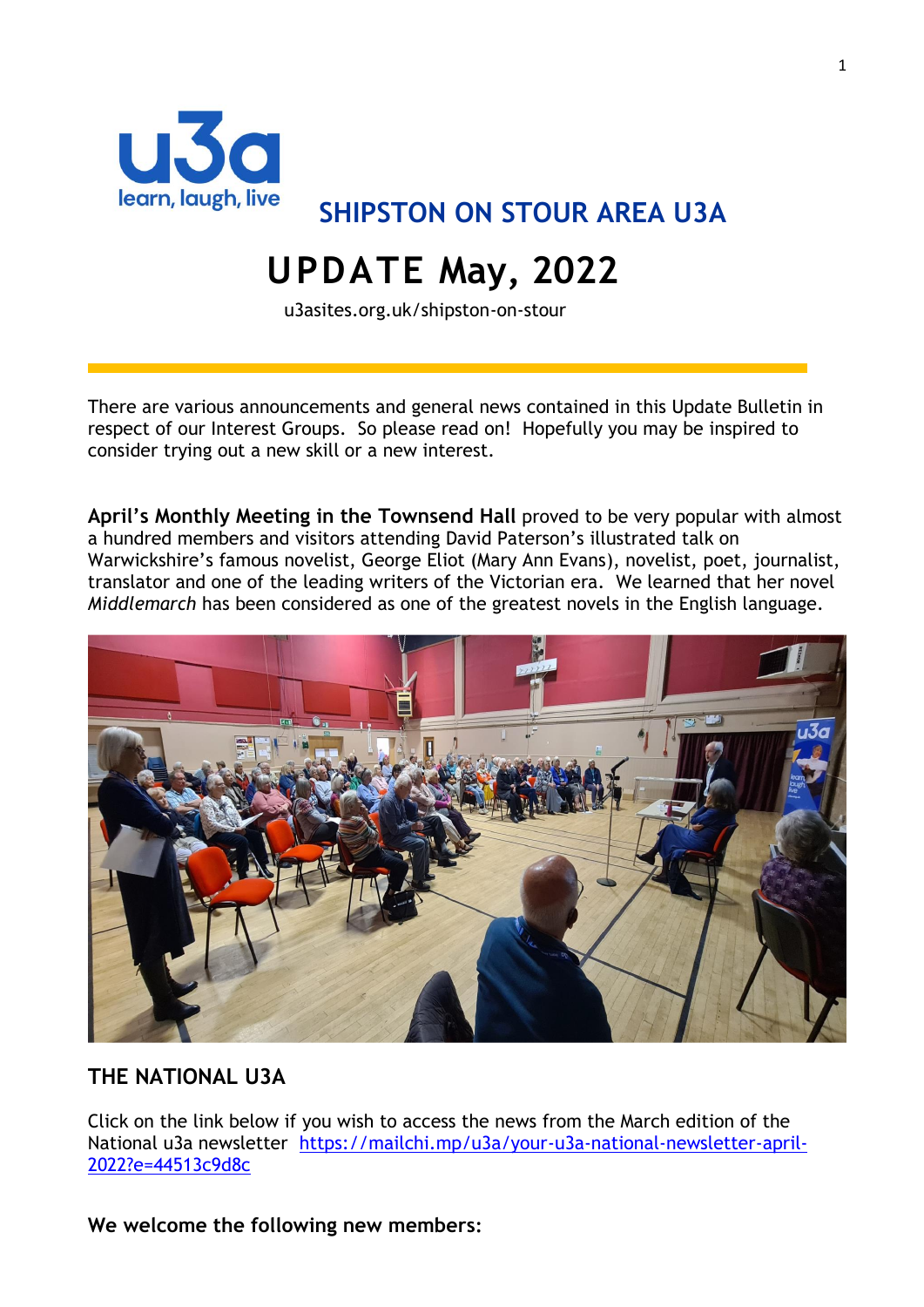Gillian Ablewhite, Susan Baines, Jaswant Baines, Mavis Baldwin, Mary-Jane Barnes, Sheila Birkettt, John Birkett,Michael Clay, Angela Colmer, John Darbyshire,Rachel Davies, Andrew Dawson, Shirley Dawson,Pamela Edwards, David Gardner, Phyllida Gardner, Julie Hale, Steven Hale, Fionnuala Hall, Nigel Hall, Jennifer Hicks, Robin Hicks, George Houghton, Jennifer Hounsell, Cheryl Hunnisett, Margaret Hunter, Lillian Hutt, Theresa Janssen, Zosia King, Jennifer Lidsey, Patricia Macpherson, Paul Macpherson, Graham Pemberton, Julie Saunders, Nicola Williamson, Jennifer York,

#### **ADVANCE NOTICE OF OUR AGM AND SHIPSTON U3A'S NINTH BIRTHDAY PARTY ON TUESDAY 28 JUNE, 2 PM TOWNSEND HALL.**

Last year, during the coronavirus crisis, we held our Annual General Meeting by correspondence to avoid a physical meeting of members and the unnecessary risks which that would involve. This year we propose to hold a physical meeting in the Townsend Hall, at 2.00 pm on Tuesday, 28 June.

Every Shipston-on-Stour Area u3a member will receive a copy of the agenda, the chair's report, the annual accounts and papers relevant to meeting resolutions. These will be sent out by early June to give each member time to consider them prior to the AGM. People who do not use email will receive hard copies.

In order to comply with the requirements for a quorum, we will need a minimum of 20% of our current membership to attend on June 28. We very much hope for your cooperation on this exercise.

Your executive committee has been working hard on your behalf to keep the u3a going in Shipston. We have had some changes of roles during the year. Our chair, Thérèse Woodward, will not be continuing in that role.

All members will receive a form to fill in should they want to stand to become a member of the executive committee. We welcome any member to assist in running the activities of the Shipston-on-Stour Area u3a and the form also provides an opportunity to volunteer.

Furthermore, if you have any ideas you would like to propose for the u3a, the AGM is the ideal opportunity to do so. All members will receive a 'motion' form to complete if they want to make a proposal.

## **FORTHCOMING MONTHLY MEETING: MAY 24TH 2 PM TOWNSEND HALL**

## **"LIVING HISTORY – THE SUCCESS STORY OF SULGRAVE MANOR"**

**Martin Sirot-Smith, dressed in 16th century costume as Lawrence Washington, Lord of the Manor of Sulgrave in 1539, will show through a Living History performance, how history has successfully been made to come alive for the visitors to the Manor.**

**Visitors are welcome Entry including refreshments £2**

# **NEWS OF SOME OF THE NEW GROUPS LAUNCHED AT THE OPEN DAY**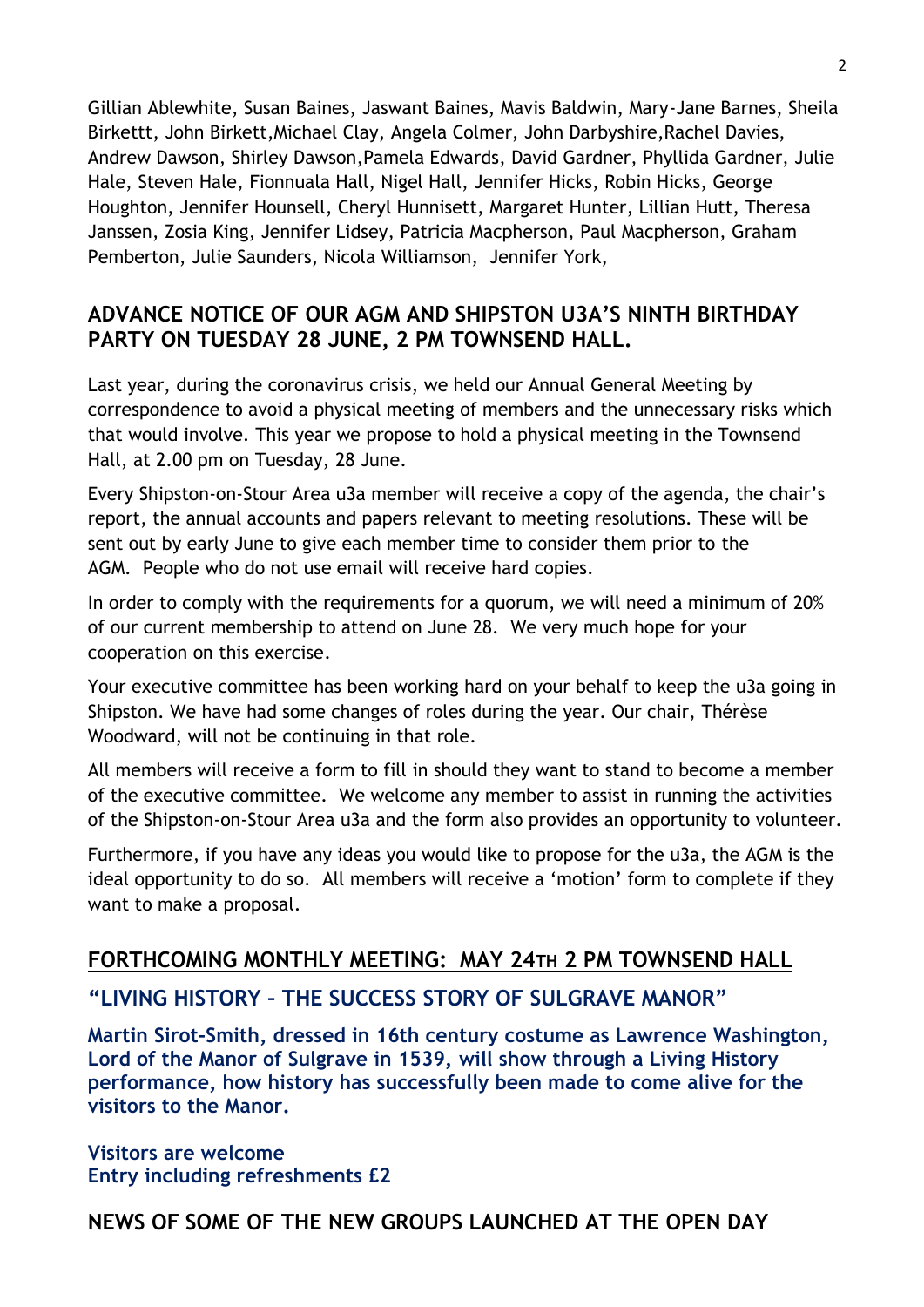**Allotment Group:** We still have room on our u3a allotment at New Street in the centre of Shipston for a budding gardener. The space will be your own to grow what you like. It's the right time of the year to get growing, and it's a lovely community at the allotments, so if you are interested please contact Christine Russel on 01608 662514.

**Amblers Group:** The Amblers Group offers members the chance to walk together for shortish and more gentle walking. It aims to be more flexible to meet the needs of the group. There will be a meeting in The George, Shipston in the 'Parlour' on Thursday 5th May at 10 am for anyone interested in joining the group. This will give everyone a chance to decide when and how they want this group to operate.

If you are unable to attend the meeting but would like to receive information about when the group will meet please contact Jenny Shepperd

**Proposed New Playreading Group 2:** As the Playreading Group is currently full, the aim is to try and establish a second group. To achieve this, a meeting is to be held on Thursday 12th May at 10 am in The George, Shipston (in The Parlour) for members interested in joining this group. Everyone welcome.

It is expected that the group will meet monthly in a venue to be decided upon by the new group's members and at the meeting, the members can decide what meeting day suits everyone, and when and where the first meeting will be held. The general running of the group and the administration of the group can also be decided.

A playreading group gives members the chance to study a script and take various parts and study their characters. There is then the chance after reading through the script to discuss the piece and explore the lives of the characters.

If you have any queries or would like to let us know you are coming to the meeting please contact Jenny Shepperd

**Ukulele Group:** Shipston u3a has the opportunity to start a new ukulele group led by an experienced teacher. This group would be for absolute beginners or those with only a little experience of playing. You don't need to be able to read music or play any other instrument and it is very easy to get started. If you are interested but don't have a ukulele, there will be information at the first meeting about the different types and costs. Ukuleles don't have to be expensive but group members will need their own instrument. To start, this would probably be a house group based in Tysoe, but if the group is too big then it would move to a hall, possibly in Tysoe or Brailes. The group would have to fund the cost of the venue between themselves as well as a contribution towards printing any music that is required.

If you are interested then please contact Jenny Shepperd

**Family History Group:** This popular group is having its first meeting on Friday 6th May 10.30-12.30 am in the Scout Hut, New Road, Shipston. For more details: Helen Pendery

**Singing for Pleasure Group:** Marion Lowe is hoping to get this group meeting shortly. If you are interested in joining (no auditions, everyone welcome to come and sing purely for pleasure) then please contact her. She would also be delighted to hear from anyone who could provide some musical support (not accompaniment) by playing the melody to the group on keyboard or any suitable instrument. Contact Marion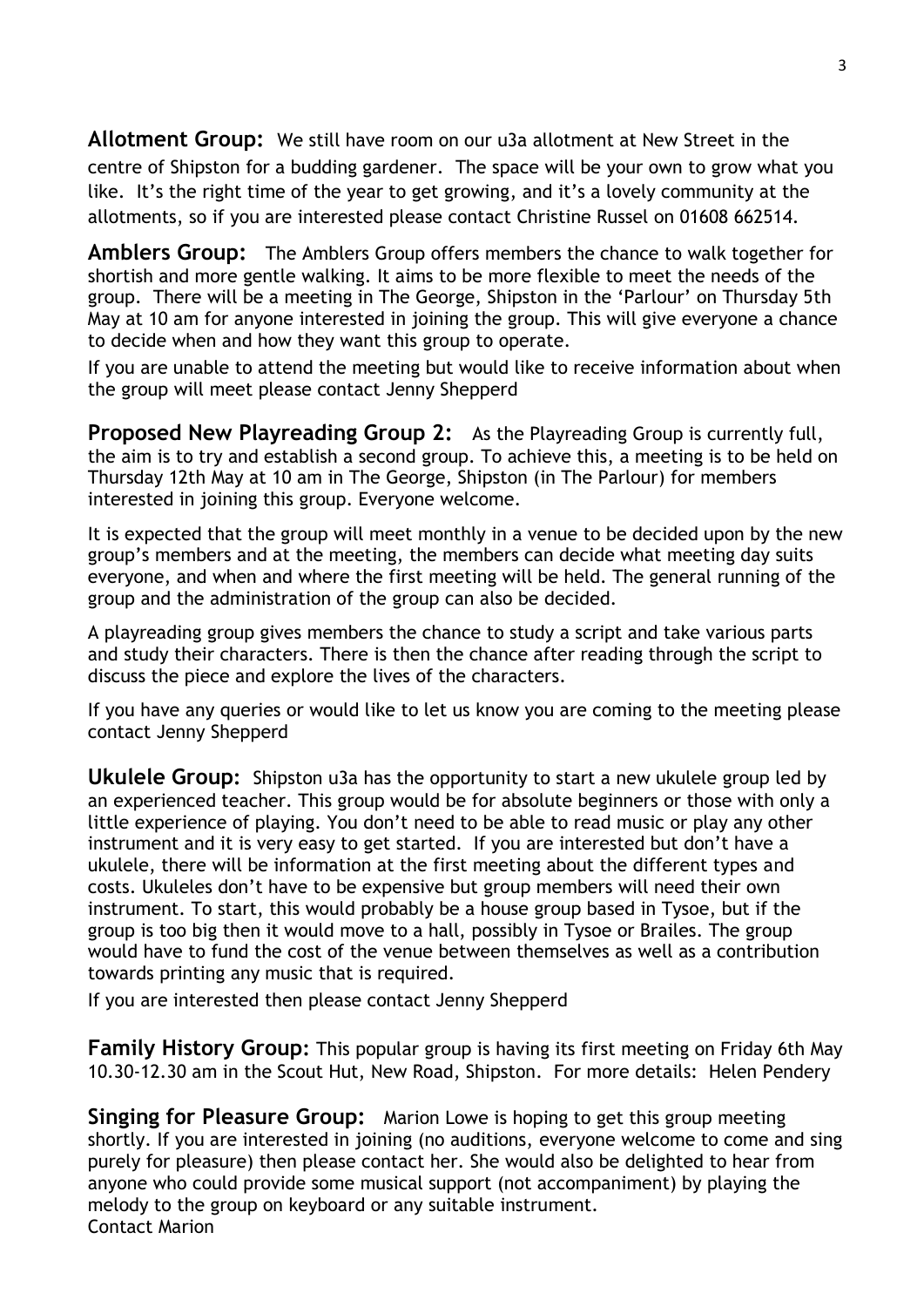## **AND OUR OTHER INTEREST GROUPS**

If you are interested in joining a group, whether currently active or not, will you please make contact with the leader via the |Groups| page on this website.

**Ancient Greek**: Tuesdays at 2 pm. By Zoom. Contact Terry Babbage

**Art Appreciation**: Second Wednesday of the month. Contact Jim Saxton

**Book Group:** Meets at The George, Tuesday afternoons monthly. Contact Bernadette Drewett 078764 90842

**Bridge Group (social):** Wednesdays pm Catholic Church Hall. Contact Gerald Smith.

**Current Affairs:** Meets at The George, Shipston, 10-noon, 2nd and 4th Tuesday of the month. Contact

**Drawing and Painting Group:** The Drawing and Painting Group has been fortunate to have the help of an excellent new member, Sue Bains. Sue has been giving instructions on figure drawing. If you think you might like to have a go, our group is very welcoming. We have some very experienced artists and newcomers who are having a first-time experience in Drawing and Painting. We meet on the second and fourth Friday of the month in the Scout Hut Hall starting at 10 am for 2.5 hours at a cost of £5 per session to include refreshments. If you are interested, please contact Jean Olsson.

**French Returners**. Alternate Mondays 10.00am by Zoom. Please contact Christine Russel.

**Garden Visits Group:** The recent visit to Evenley Wood Garden, Northamptonshire was very successful. For forthcoming visits please contact Group Leader



**History Group**: Meetings held on the afternoon of the fourth Wednesday of the month, and new members welcome. Enquiries to Maggie Wood

**Italian Group**: Italian classes meet on Tuesday mornings, in a member's home. Contact

**Jazz/blues**: (Pavilionaires jazz group) Rehearsals 1st, 2nd and 4th afternoons at 2 pm. Contact Paul Dowler.

**Knitting and Craft**. Tuesday afternoons. Contact Zwena Wakeham 07815449721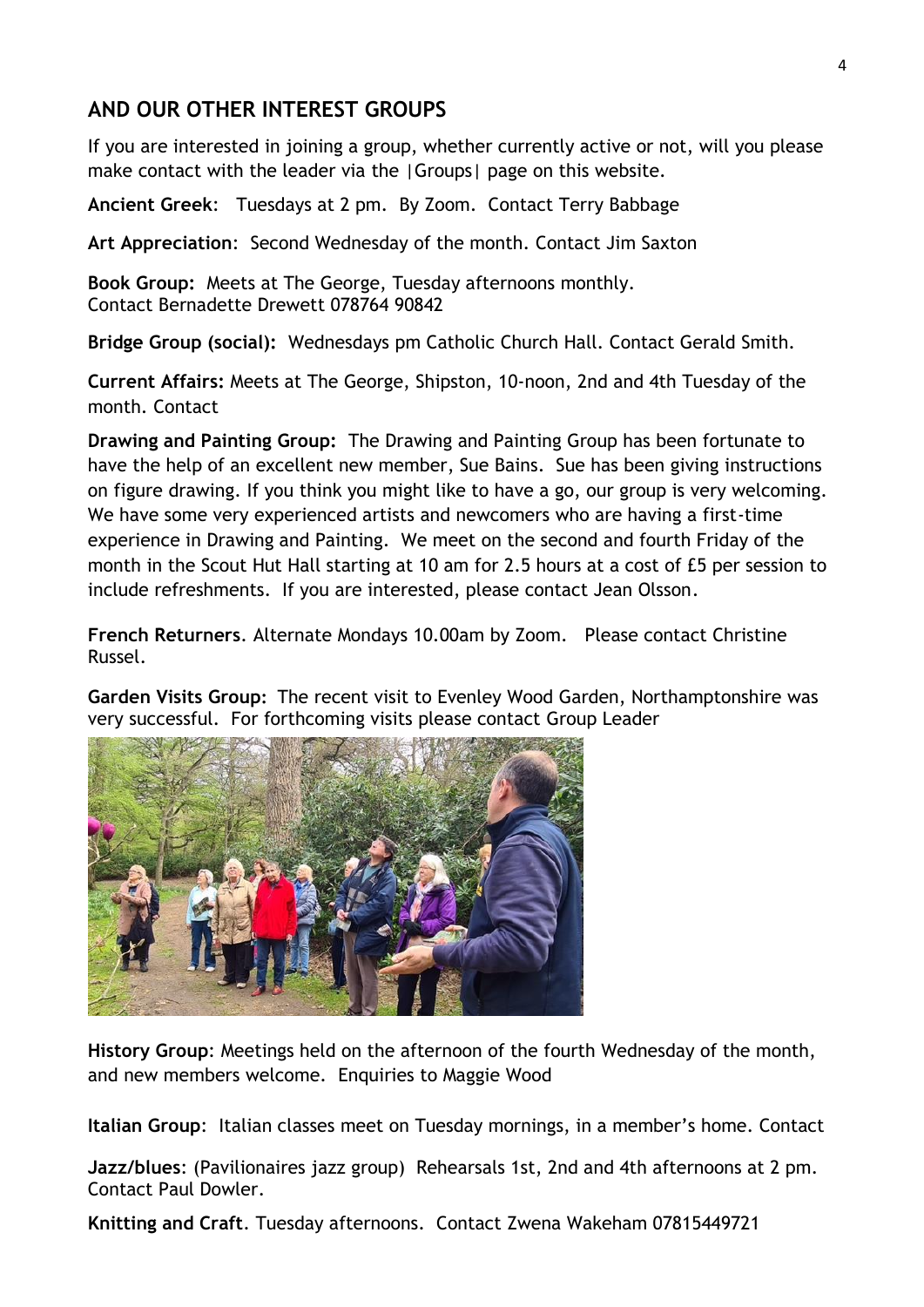**Latin: Advanced:** Monday mornings 10 am at The George, Shipston. **Improvers:** Zoom on Wednesdays at 2.30. Contact

**Lunch Groups**: For information please contact Christine Hale

For the Sunday lunch group please contact Sue Sparks

**Mindfulness and Meditation:** Mondays 3-4 pm. via Zoom. If you wish to join this group please contact Jane Grafton

**Music Appreciation**: For details please contact Sue Sparks

**Nature Group** would welcome new members. We have great fun chatting about any aspect of nature and more!! We enjoy sharing any photos we have taken and get up to date with each other's recent interesting observations Contact Phil Randall.

**Orchestra**: 'Fosseway Café Orchestra' is changing its name - in future, the orchestra group will be known as 'Fosseway Chamber Orchestra'**.**

The orchestra play a wide variety of music, mainly classical pieces. Our players are normally Grade 4-7 but we welcome anyone who can play 4 reliable notes. So, if you learnt to play a musical instrument at school or started later in life and would like to play pieces with others, why not come along and join us at our weekly meetings? Tuesdays 9.45 – 12 noon in Stretton-on-Fosse Village Hall. We are always keen to welcome new members, particularly string players and as we think Shipston maybe the only u3a with an orchestra, we want to continue to hold that distinction. For more information please contact Christine.

**Poetry Group**: meets once a month, usually on the last Friday, although this is flexible. New members welcome. Please contact Maggie Wood.

**Scrabble Group:** Wednesday afternoons, alternate weeks. If you are interested in joining this group contact Geraldine Hiller

**Spanish conversation**: meet every Tuesday morning from 10am till 11am at The George, Shipston. Anyone interested in joining the group please contact Trevor Hobday

**Pilates:** For details please contact Caroline Green

**Playreading Group:** Friday afternoons monthly by arrangement. The play the group will be reading in May is Noel Coward's "Blithe Spirit."

**Table Tennis:** An eventful month for the table tennis group. Two sessions were cancelled in April due to COVID and other issues but, yet again, we have sprung back with a total of 12 new starters! Some from the Open Day and some from other sources. The two induction days conducted by our coach Chris have enabled them to become comfortable with the new rules and playing in general. They have now joined the group and are already contributing. We are now looking forward to a lively May! We meet at the Townsend Hall, Thursdays 1.30-3 pm. If you would like to give us a try please do contact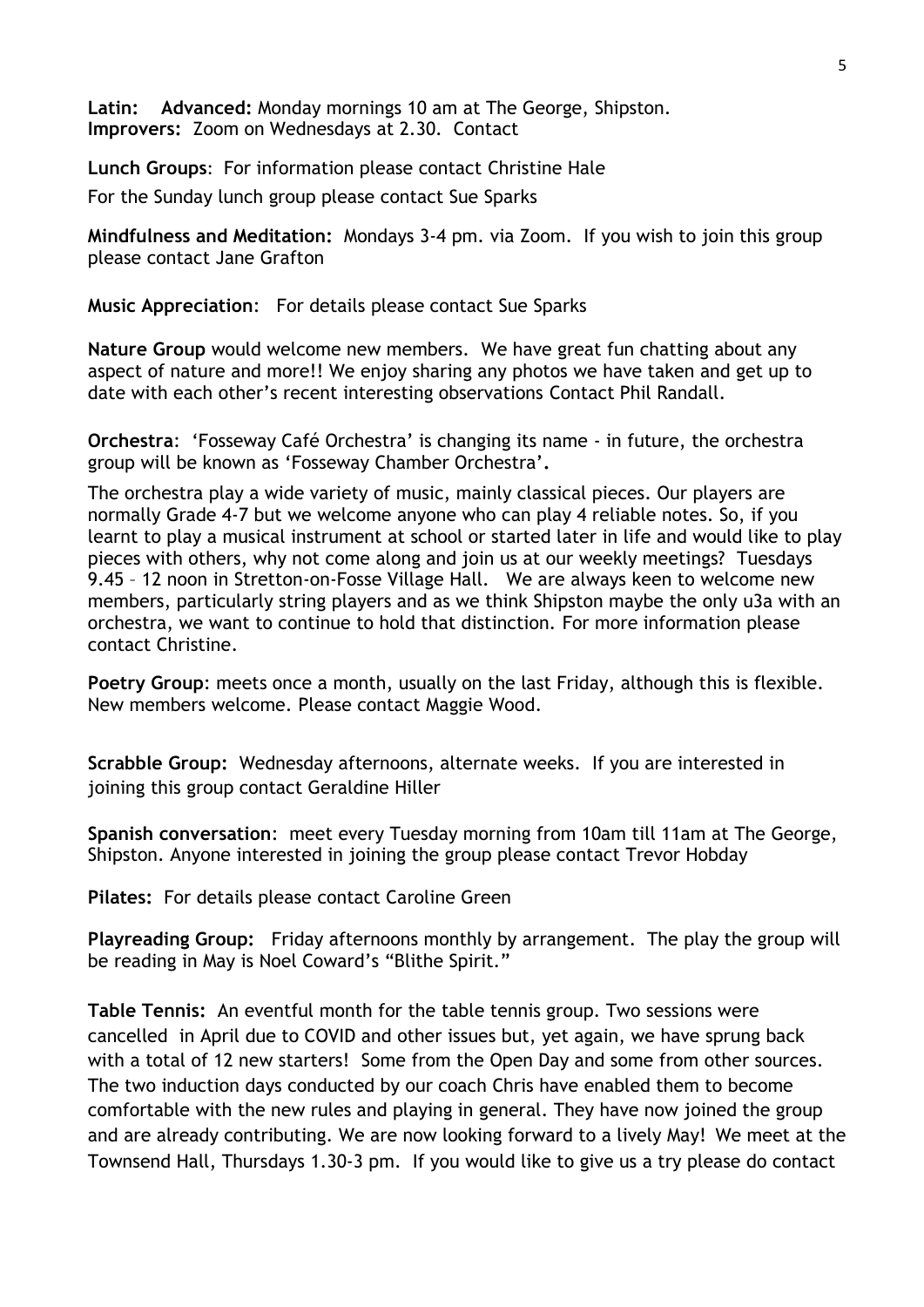**Theatre Visit Group**: Group meetings held on the second Wednesday of the month 10:30 to 11:30 am in the Scout Hut. Anyone interested in this group please contact Elizabeth Bean.

**Walking Group** meets on the first Thursday of the month. Thursday 5th May 7.3 mile walk starts at 9:30am prompt from Whichford. Please contact Group Leader Jim Saxton

**Walking from Shipston** is to be renamed '**The Shipston Five Milers'** to more closely reflect how the group has developed since we started 18 months or so ago, when we could only walk as a group of six and car sharing wasn't permitted. Now the group has decided to extend the group parameters! The new name reflects two aspects of our walks. Five miles long (walking pace 2.5 miles an hour) and the start point will be no further from Shipston than 5 miles. We aim to walk every Wednesday starting at 10am, alternating between a Shipston walk starting at the Bridge carpark, the following week will start from outside Shipston. If you wish to join the group, please contact Thérèse Woodward.

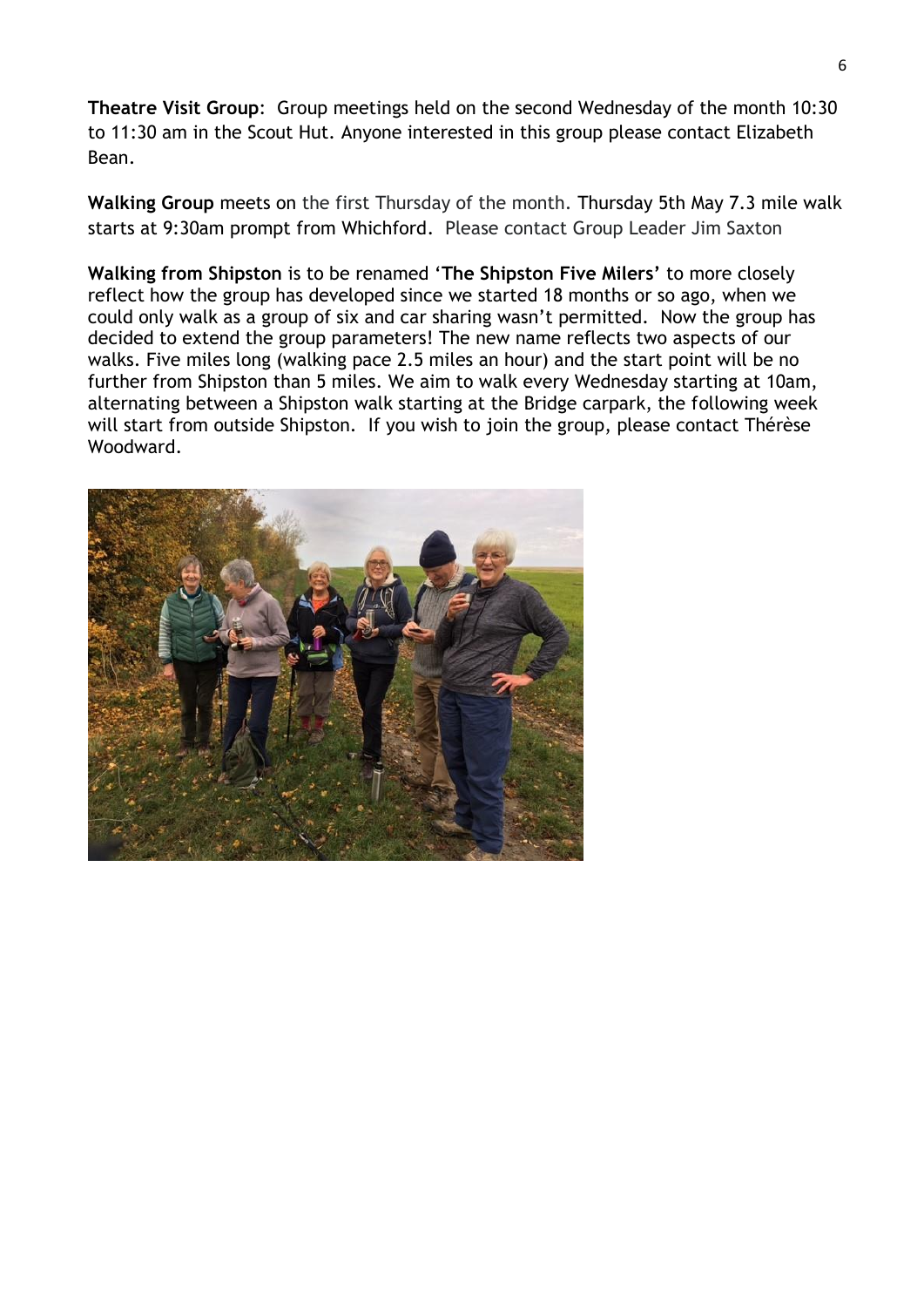



**Wine Appreciation Group:** At the Open Day on the March 22, five new members showed interest in joining and were added to the membership list. I look forward to seeing them again at our next Zoom meeting on the May 18. On the April 20, a group of 14 of us attended a very enjoyable tasting of 6 varied wines at Sheldon's Wine Cellars, Shipston on Stour. Unfortunately, not everyone who showed interest was able to be accommodated due to space and logistical limitations. My thanks to Amanda Rowley from Sheldon's who organised and led the event.